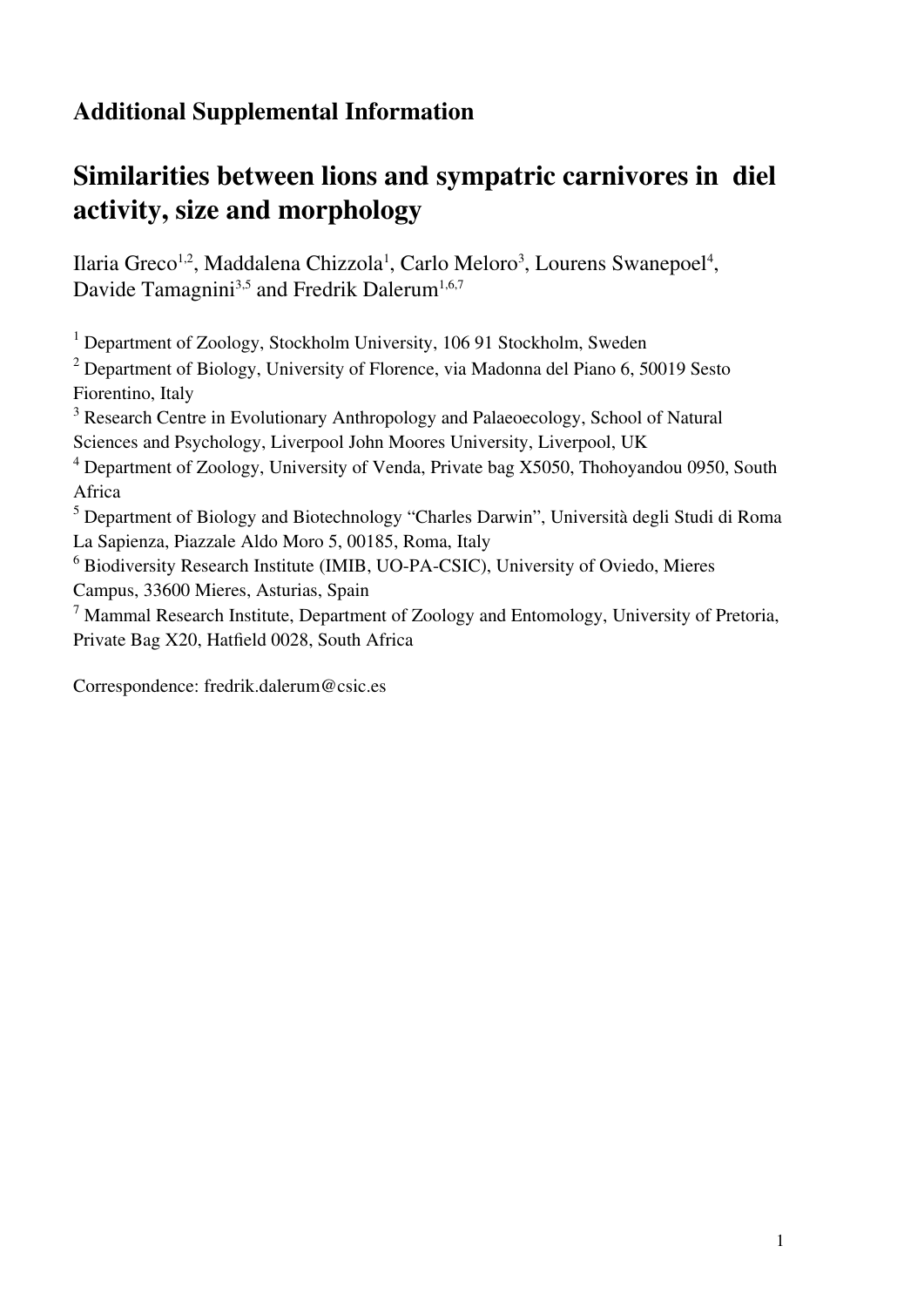**Table S1.** Speciments used for measuring morphometric data.

| <b>Species</b>      | Collection <sup>1</sup> | Catalogue nr | Morphology <sup>2</sup> | <b>Sex</b> | <b>Country</b> |
|---------------------|-------------------------|--------------|-------------------------|------------|----------------|
| Canis mesomelas     | <b>RCMA</b>             | 2164         | LB                      |            | Kenya          |
| Canis mesomelas     | <b>RCMA</b>             | 2145         | $LB + S$                |            | Kenya          |
| Canis mesomelas     | <b>NHM</b>              | 1991.586     | $LB + S$                |            | Zimbawe        |
| Caracal caracal     | <b>RMCA</b>             | 23450        | $LB + S$                |            | Zaire          |
| Caracal caracal     | <b>RMCA</b>             | 2901         | $LB + S$                |            | Zaire          |
| Civettictis civetta | <b>RMCA</b>             | 26565        | LB                      | F          | Zaire          |
| Civettictis civetta | <b>RMCA</b>             | 21554        | $LB + S$                | F          |                |
| Civettictis civetta | <b>RMCA</b>             | 2900         | $LB + S$                | М          | D.R.C.         |
| Civettictis civetta | <b>RMCA</b>             | 5490         | LB                      | F          |                |
| Civettictis civetta | <b>NHM</b>              | 30.2.9.1     | <b>LB</b>               | F          | Uganda         |
| Civettictis civetta | <b>NHM</b>              | 138.d.       | LB                      |            |                |
| Civettictis civetta | <b>NHM</b>              | 1926.11.1.92 | LB                      | М          | Congo          |
| Civettictis civetta | <b>NHM</b>              | 1948.791     | LB                      | F          | Nigeria        |
| Civettictis civetta | <b>NHM</b>              | 1906.6.5.7   | <b>LB</b>               |            | Tanzania       |
| Felis lybica        | <b>RMCA</b>             | 2130         | $LB + S$                | F          | Kenya          |
| Felis lybica        | <b>RMCA</b>             | 2129         | $LB + S$                | M          | Kenya          |
| Felis lybica        | <b>RMCA</b>             | 2902         | LB                      |            | Zaire          |
| Leptailurus serval  | <b>NHM</b>              | 1981.998     | LB                      | F          |                |
| Leptailurus serval  | <b>NHM</b>              | 133e         | LB                      |            |                |
| Leptailurus serval  | <b>NHM</b>              | 1966.7.11.1  | LB                      |            |                |
| Leptailurus serval  | <b>RMCA</b>             | 37045        | LB                      | М          | Zaire          |
| Leptailurus serval  | <b>RMCA</b>             | 2148         | $LB + S$                | F          | Kenya          |
| Leptailurus serval  | <b>RMCA</b>             | 1290         | $LB + S$                | М          | Zaire          |
| Galerella sanguinea | <b>RMCA</b>             | 37070        | $LB + S$                | F          | Zaire          |
| Galerella sanguinea | <b>NHM</b>              | 1906.6.5.8   | LB                      |            | Tanzania       |
| Galerella sanguinea | <b>NHM</b>              | 1906.6.5.12  | LB                      |            | Tanzania       |
| Galerella sanguinea | <b>NHM</b>              | 1906.6.5.13  | LB                      |            | Tanzania       |
| Galerella sanguinea | <b>NHM</b>              | 1906.6.5.14  | $LB + S$                |            | Tanzania       |
| Genetta genetta     | <b>RMCA</b>             | 22338        | $LB + S$                | М          | Zaire          |
| Genetta genetta     | <b>NHM</b>              | 1905.12.12.6 | LB                      |            | Sudan          |
| Genetta maculata    | <b>NHM</b>              | 29.5.28.1    | LB                      |            | Kenya          |
| Genetta maculata    | <b>NHM</b>              | 1968.5.15.1  | LB                      | М          |                |
| Genetta maculata    | <b>NHM</b>              | 1934.4.1.35  | $LB + S$                | F          | Uganda         |
| Genetta maculata    | <b>NHM</b>              | 1934.4.1.34  | $LB + S$                | М          | Uganda         |
| Hyaena brunnea      | <b>NHM</b>              | 1962.7.23.1  | $LB + S$                |            | South Africa   |
| Hyaena brunnea      | <b>NHM</b>              | 274 75.1992  | $LB + S$                |            |                |
| Ichneumia albicauda | <b>RMCA</b>             | 1935         | $LB + S$                | F          | Zaire          |
| Ichneumia albicauda | <b>RMCA</b>             | 2139         | LB                      |            | Kenya          |
| Mellivora capensis  | <b>RMCA</b>             | 26529        | $LB + S$                |            | Zaire          |
| Mellivora capensis  | <b>NHM</b>              | 1907.9.14.1  | LB                      |            |                |
| Mellivora capensis  | <b>NHM</b>              | 1934.4.14.1  | $LB + S$                | М          | Uganda         |
| Panthera leo        | <b>NHM</b>              | 1935.9.19.5  | LB                      | М          | Tanzania       |
| Panthera leo        | <b>NHM</b>              | 70.1031      | LB                      | F          | Zambia         |
| Panthera leo        | <b>NHM</b>              | 73.175       | LB                      | F          |                |
| Panthera leo        | <b>NHM</b>              | 75.945       | LB                      | М          | Tanzania       |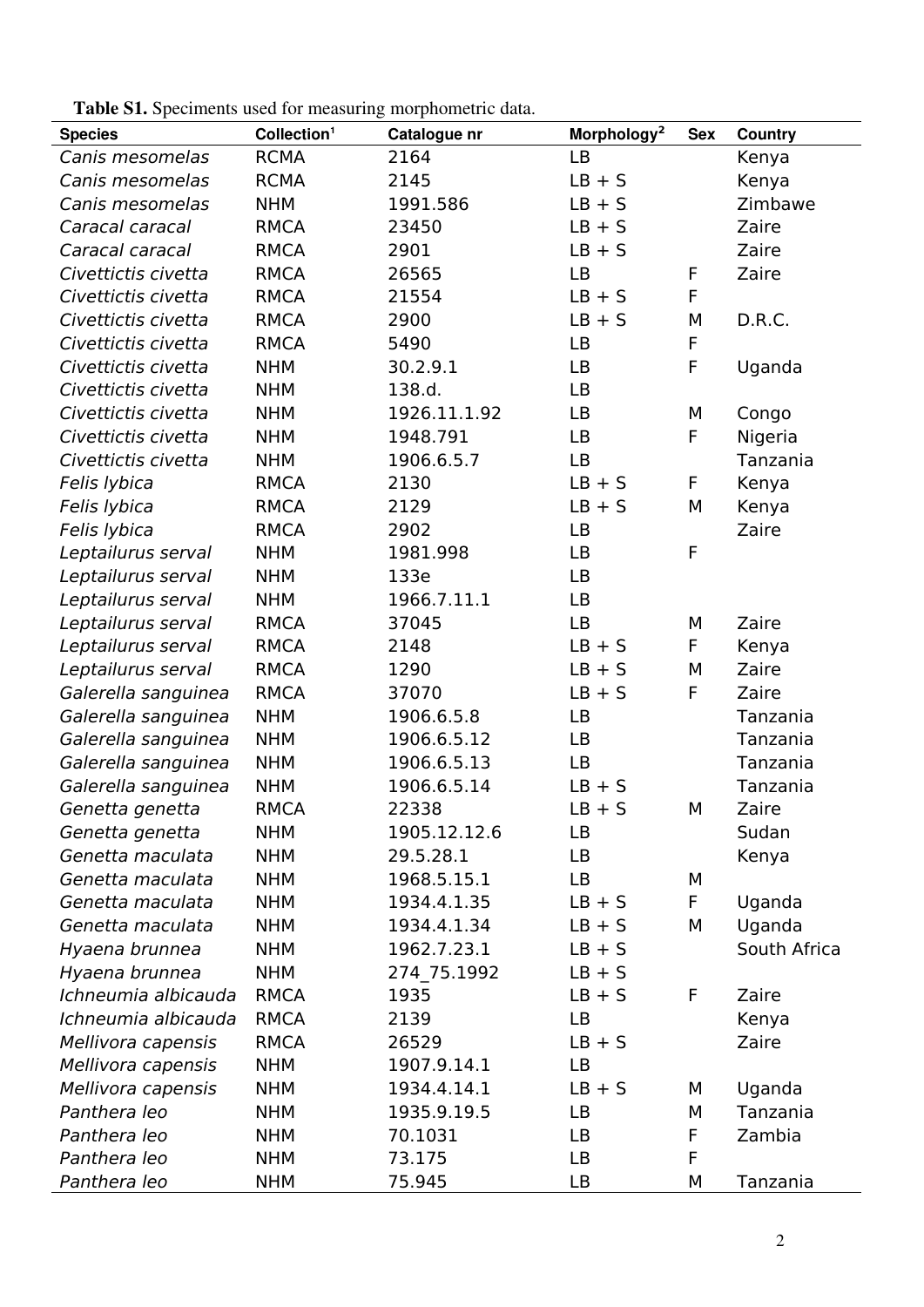| Panthera leo    | <b>NHM</b>  | 1931.4.13.1       | LB        | M | India    |
|-----------------|-------------|-------------------|-----------|---|----------|
| Panthera leo    | <b>NHM</b>  | 1952.10.20.13     | LB        | F | India    |
| Panthera leo    | <b>NHM</b>  | 112.a.            | LB        |   |          |
| Panthera leo    | <b>RMCA</b> | 1268              | LВ        | М | Zaire    |
| Panthera leo    | <b>RMCA</b> | 6162              | $LB + S$  | М | Congo    |
| Panthera leo    | <b>RMCA</b> | 17773             | LВ        |   | Tanzania |
| Panthera leo    | <b>RMCA</b> | 635               | LВ        | F | Sudan    |
| Panthera leo    | <b>RMCA</b> | 7016              | LB        |   | Rwanda   |
| Panthera leo    | <b>RMCA</b> | 2264              | $LB + S$  | F | Zaire    |
| Panthera leo    | <b>RMCA</b> | 2122              | LВ        | F | Zaire    |
| Panthera leo    | <b>RMCA</b> | 1757              | LВ        | М | Zaire    |
| Panthera leo    | <b>RMCA</b> | 4096              | LВ        |   | Zaire    |
| Panthera leo    | <b>NHM</b>  | 1857.2.24.1 112.h | <b>LB</b> | F |          |
| Panthera pardus | <b>RMCA</b> | 7863              | $LB + S$  |   | Rwanda   |
| Panthera pardus | <b>RMCA</b> | 761               | LВ        |   | Zaire    |
|                 |             |                   |           |   |          |

 $<sup>1</sup>$  NHM = Natural History Museum, London, UK</sup>

RMCA = Royal Museum of Central Africa, Tervuren, Belgium

 ${}^{1}$  LB = Long bone morphology measured

S = Skull morphology measured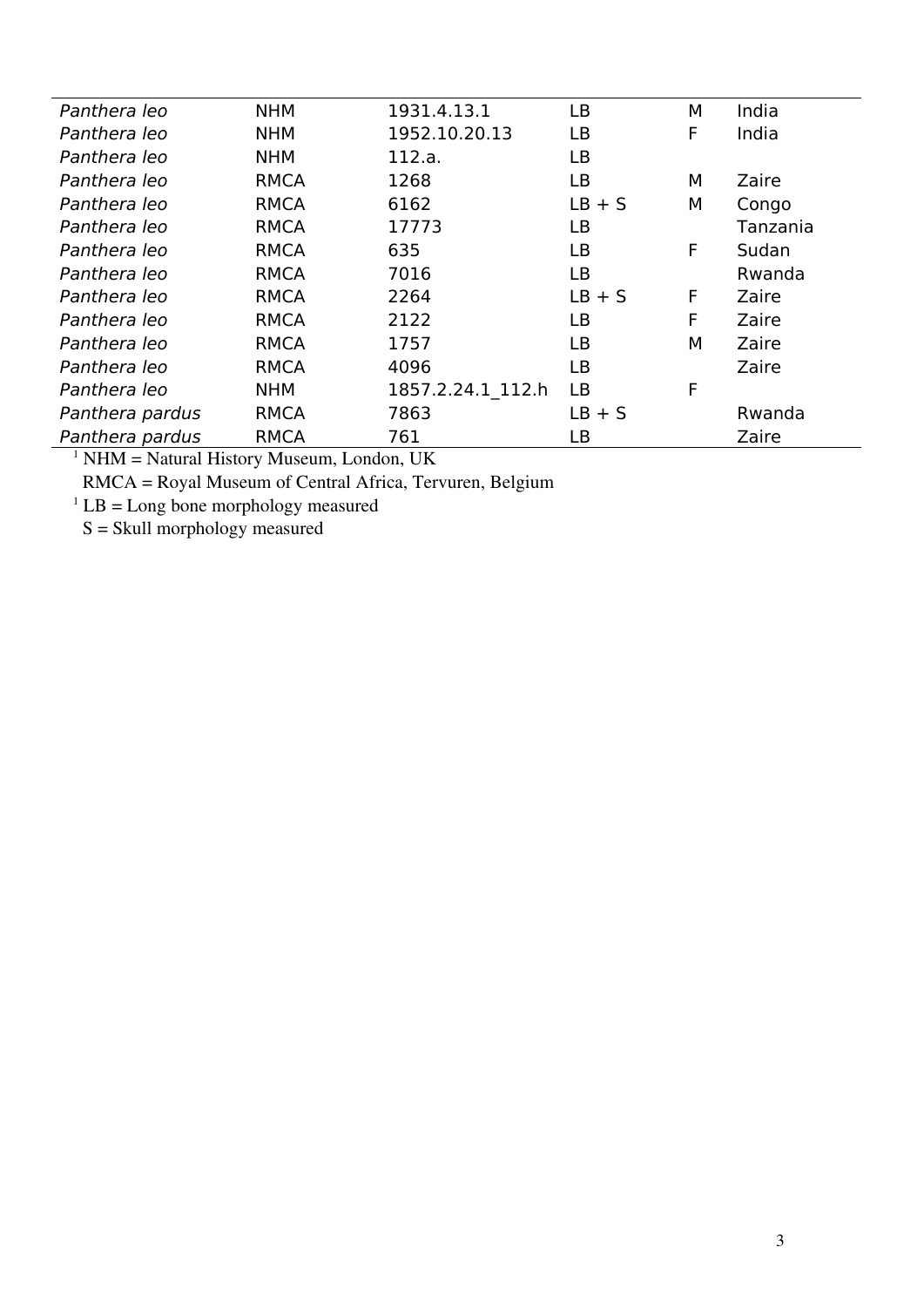| $\check{ }$         | <b>Body</b> | <b>Humerus</b> | Radius | Femur  | <b>Tibia</b> |              |
|---------------------|-------------|----------------|--------|--------|--------------|--------------|
| <b>Species</b>      | mass        | length         | length | length | length       | <b>MtIII</b> |
| Canis mesomelas     | 8.50        | 13.35          | 14.13  | 14.60  | 15.60        | 6.43         |
| Caracal caracal     | 13.75       | 16.78          | 15.50  | 19.63  | 19.15        | 8.30         |
| Civettictis civetta | 12.00       | 11.40          | 10.74  | 13.21  | 12.99        | 4.91         |
| Felis lybica        | 4.65        | 11.67          | 11.48  | 12.92  | 13.70        | 6.04         |
| Felis serval        | 12.00       | 4.82           | 3.90   | 5.23   | 5.58         | 2.04         |
| Galerella sanguinea | 0.55        | 7.68           | 6.83   | 8.65   | 9.43         | 3.48         |
| Genetta genetta     | 2.00        | 6.93           | 5.85   | 7.99   | 8.51         | 3.22         |
| Genetta maculata    | 2.23        | 19.63          | 19.63  | 20.73  | 19.15        | 8.85         |
| Hyaena brunnea      | 32.20       | 8.85           | 7.99   | 10.18  | 10.98        | 4.97         |
| Ichneumia albicauda | 3.50        | 15.62          | 15.09  | 17.49  | 17.65        | 7.60         |
| Mellivora capensis  | 8.00        | 18.24          | 18.98  | 20.19  | 20.54        | 8.59         |
| Panthera leo        | 161.50      | 13.77          | 11.12  | 15.20  | 12.32        | 3.91         |
| Pantera pardus      | 45.50       | 5.69           | 4.63   | 6.69   | 6.74         | 2.99         |

**Table S2.** Body mass as well as species averages for five long bone characteristics. Body mass is given in kg and long bone characteristics in cm.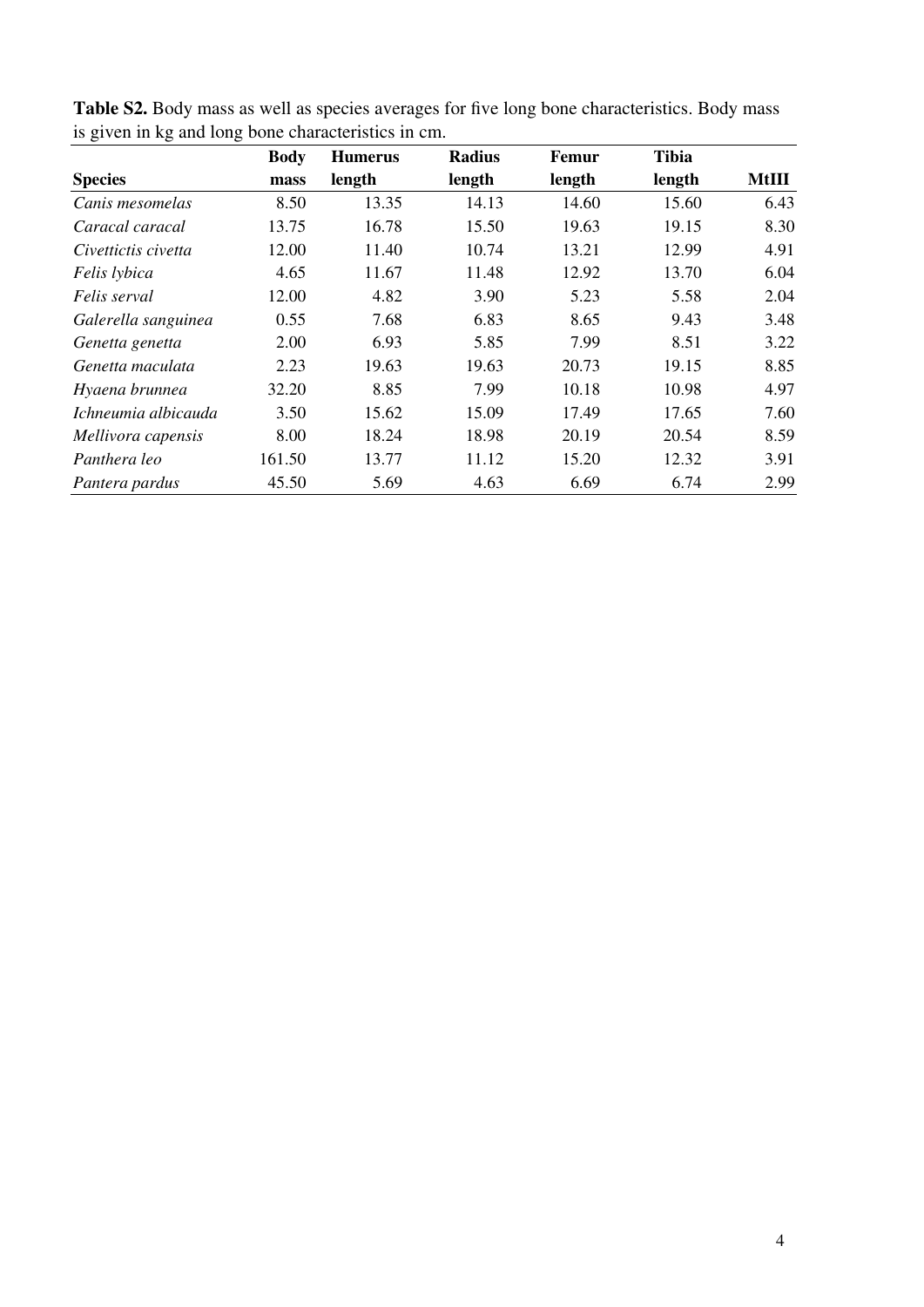|                     | <b>Skull</b> | <b>Palate</b> |       |        |       |        | Palate Zygom. Zygom Mandible Mandible |      |      |                                   |      |
|---------------------|--------------|---------------|-------|--------|-------|--------|---------------------------------------|------|------|-----------------------------------|------|
| <b>Species</b>      | length       | length        | width | length | width | length | distance                              |      |      | <b>MAT MAM P4 length P4 width</b> |      |
| Canis mesomelas     | 13.89        | 7.74          | 2.44  | 3.22   | 2.98  | 11.29  | 1.71                                  | 2.10 | 1.71 | 1.56                              | 0.70 |
| Caracal caracal     | 11.86        | 5.90          | 3.40  | 3.52   | 3.49  | 9.34   | 1.80                                  | 2.50 | 1.68 | 1.52                              | 0.66 |
| Civettictis civetta | 13.51        | 8.04          | 3.01  | 3.78   | 2.52  | 11.31  | 1.92                                  | 2.13 | 1.44 | 1.43                              | 0.74 |
| Felis lybica        | 8.08         | 3.61          | 2.22  | 2.24   | 2.40  | 6.08   | 1.11                                  | 1.47 | 0.94 | 1.09                              | 0.49 |
| Felis serval        | 6.07         | 3.40          | 1.17  | 1.43   | 1.13  | 4.16   | 0.64                                  | 1.12 | 0.65 | 0.60                              | 0.40 |
| Galerella sanguinea | 8.00         | 4.23          | 1.47  | 2.21   | 1.51  | 6.21   | 1.04                                  | 1.37 | 0.71 | 0.72                              | 0.45 |
| Genetta genetta     | 7.68         | 3.91          | 1.22  | 2.00   | 1.46  | 5.77   | 0.79                                  | 1.09 | 0.87 | 0.69                              | 0.42 |
| Genetta maculata    | 20.27        | 11.28         | 5.54  | 4.60   | 5.33  | 16.98  | 3.91                                  | 4.01 | 2.09 | 3.17                              | 1.91 |
| Hyaena brunnea      | 9.79         | 5.91          | 1.94  | 2.41   | 1.92  | 7.13   | 1.11                                  | 1.43 | 0.95 | 0.76                              | 0.63 |
| Ichneumia albicauda | 10.30        | 4.69          | 2.91  | 3.06   | 3.02  | 8.32   | 1.37                                  | 2.16 | 1.14 | 1.25                              | 0.58 |
| Mellivora capensis  | 16.95        | 9.29          | 4.39  | 4.24   | 4.30  | 13.86  | 2.67                                  | 2.98 | 2.23 | 1.90                              | 1.00 |
| Panthera leo        | 14.11        | 7.49          | 3.43  | 3.69   | 2.89  | 9.19   | 1.93                                  | 2.97 | 1.89 | 1.32                              | 1.02 |
| Pantera pardus      | 6.89         | 3.97          | 1.46  | 1.75   | 1.29  | 5.01   | 0.91                                  | 1.20 | 0.72 | 0.52                              | 0.50 |

## **Table S3.** Species averages for 11 skull characteristics, given in cm.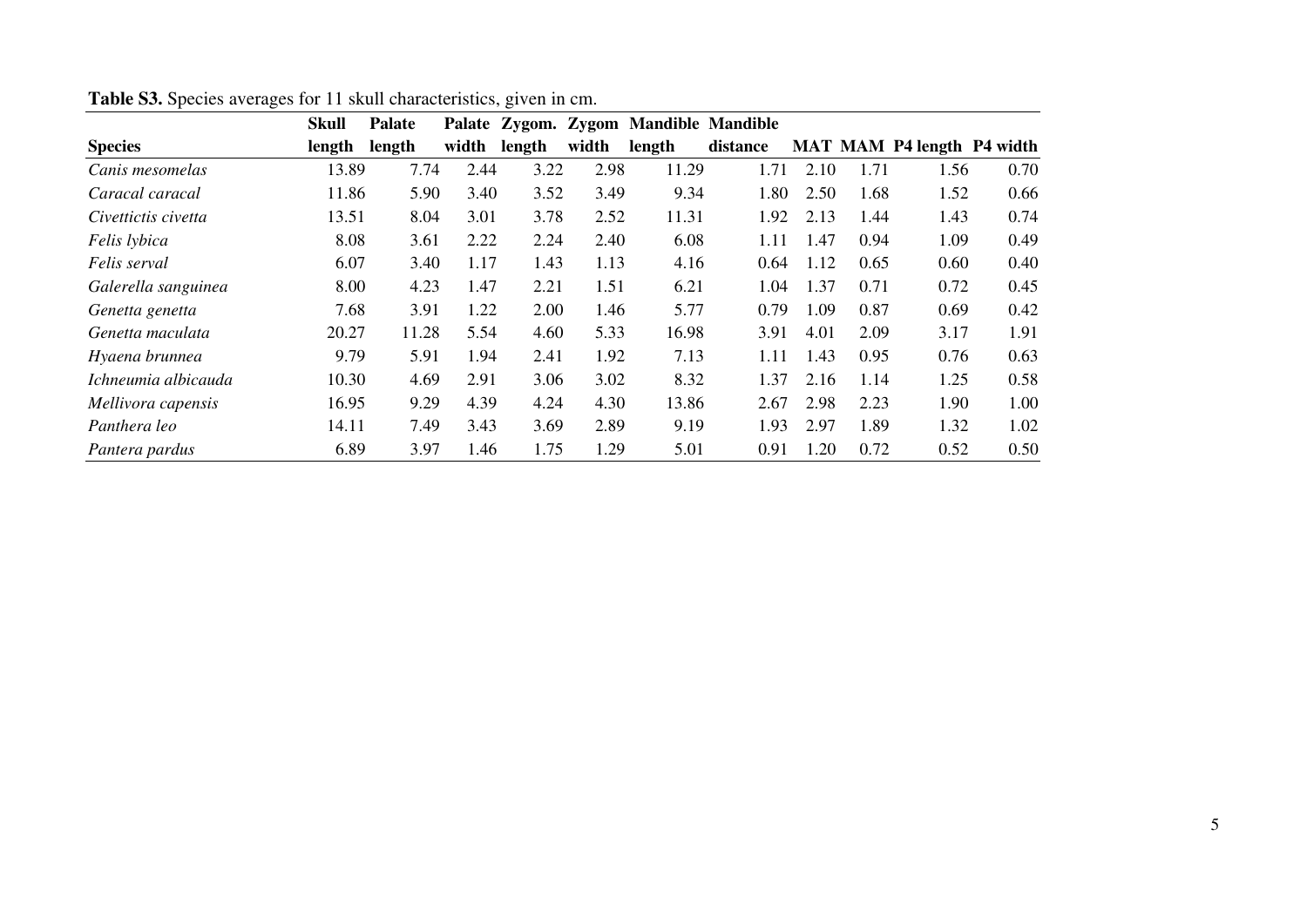| <b>Species</b>      | Dry season | Wet season |
|---------------------|------------|------------|
| Canis mesomelas     | 0.82       | 0.37       |
| Caracal caracal     | 0.76       | 0.54       |
| Civettictis civetta | 0.6        | 0.33       |
| Felis lybica        |            | 0.25       |
| Felis serval        | 0.8        |            |
| Galerella sanguinea | 0.34       |            |
| Genetta genetta     | 0.66       | 0.54       |
| Genetta maculata    | 0.55       |            |
| Hyaena brunnea      | 0.66       | 0.31       |
| Ichneumia albicauda | 0.54       |            |
| Mellivora capensis  | 0.77       | 0.42       |
| Pantera pardus      | 0.77       | 0.62       |

**Table S4**. Pairwise coeffcients of activity overlap (∆1) between lions and each co-occurring carnivore species in Welgevonden game reserve, which contained lions during the study, using data from the dry and wet season separately.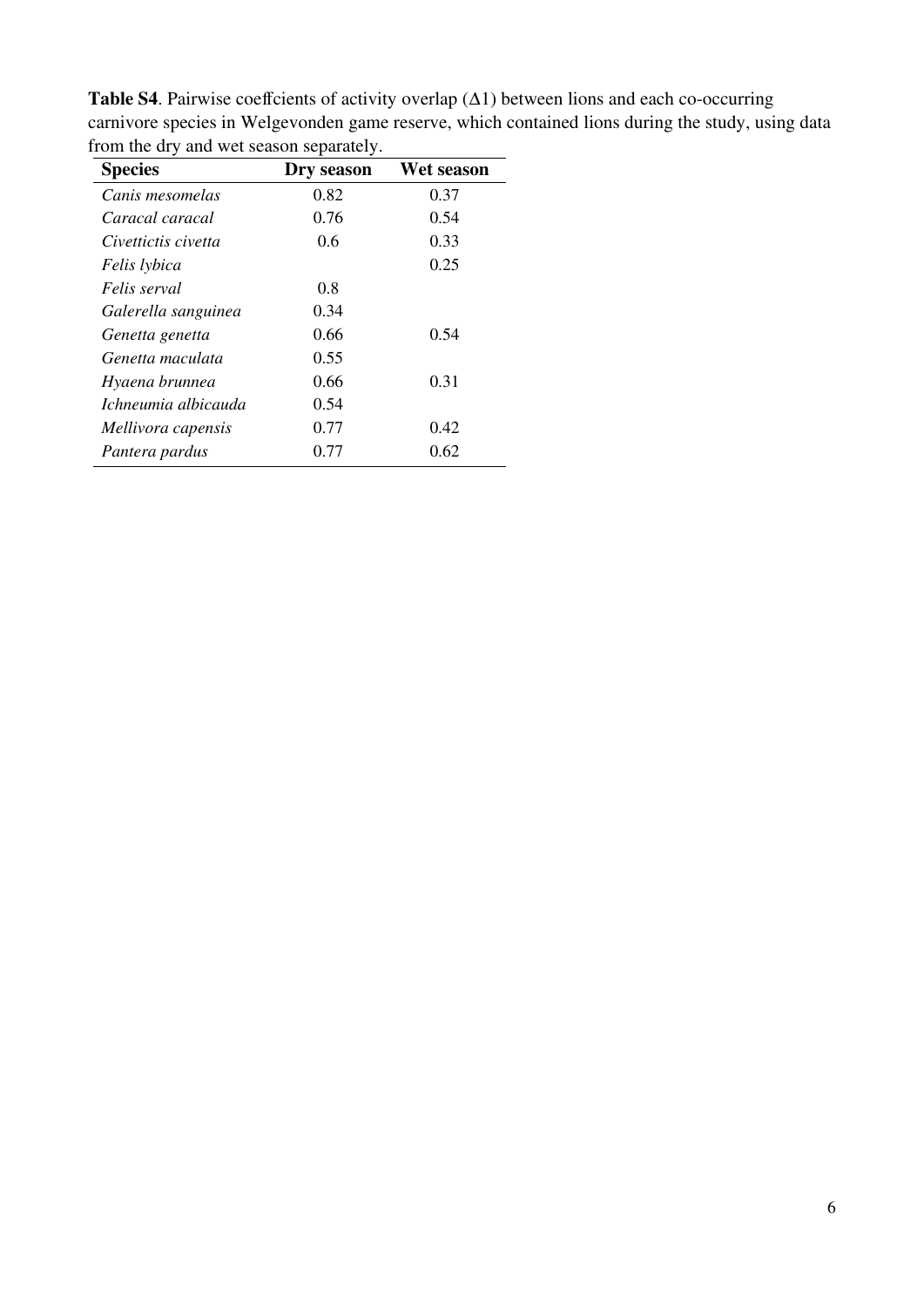**Table S5**. Pairwise coeffcients of activity overlap  $(\Delta 1)$  between two reserves, one with (Welgevonden game reserve) and one without (Lapalala Wilderness) lions, for each co-occurring carnivore species, using data from both seasons pooled as well as data from the dry and wet season separately.  $\overline{\phantom{a}}$ 

| <b>Species</b>      | Dry season | Wet season |
|---------------------|------------|------------|
| Canis mesomelas     | 0.78       | 0.62       |
| Caracal caracal     | 0.64       |            |
| Civettictis civetta | 0.87       | 0.74       |
| Galerella sanguinea | 0.6        |            |
| Genetta maculata    | 0.85       |            |
| Hyaena brunnea      | 0.86       | 0.83       |
| Mellivora capensis  | 0.74       |            |
| Pantera pardus      | 0.74       | 0.57       |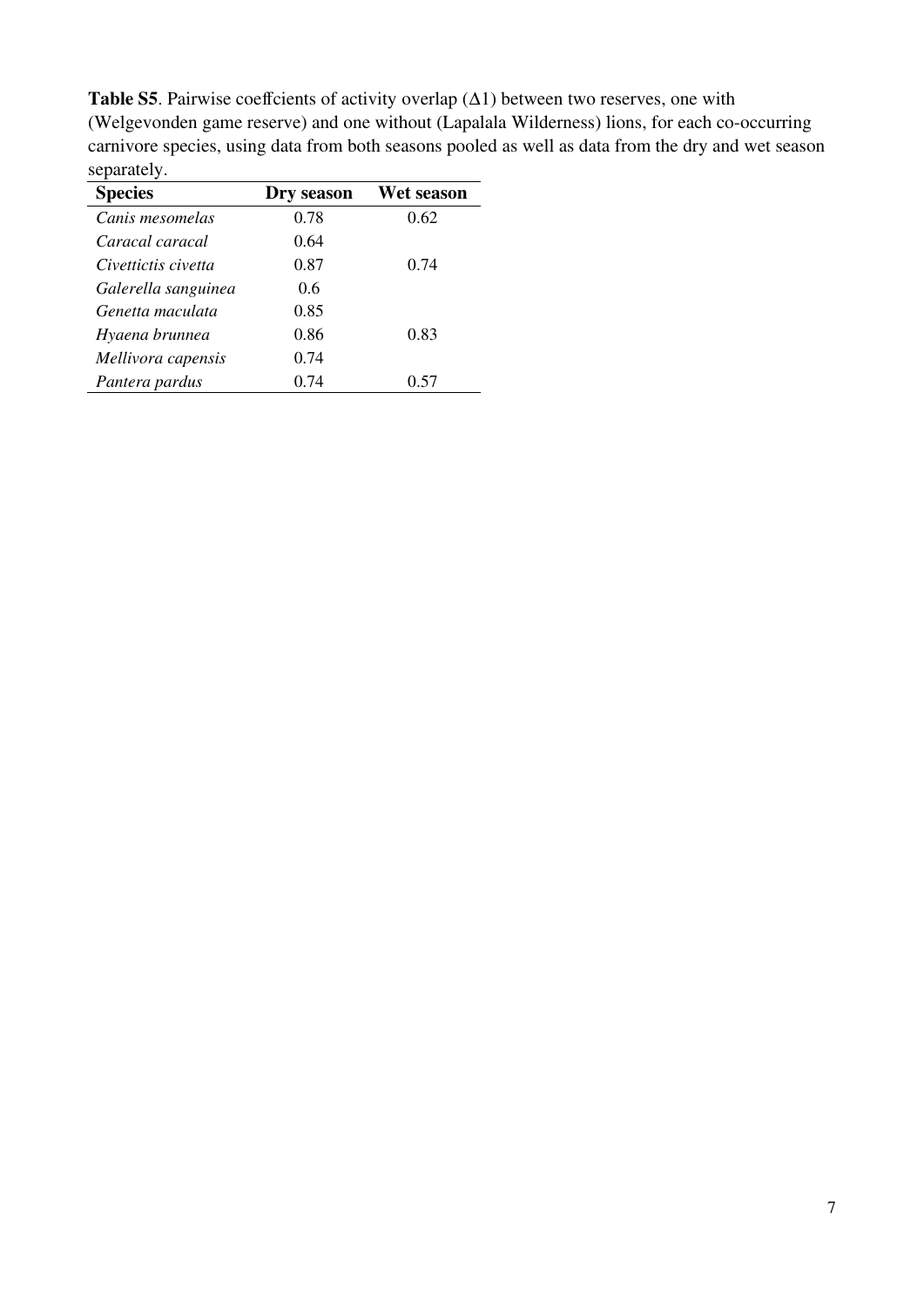

Figure S1. Probability distributions describing diel activity patterns of carnivore species observed in Welgevonden Game Reserve using actvity data from the dry and wet season respectively. Data comes from camera trapping surveys. Only species with at least 5 observations per season are included.